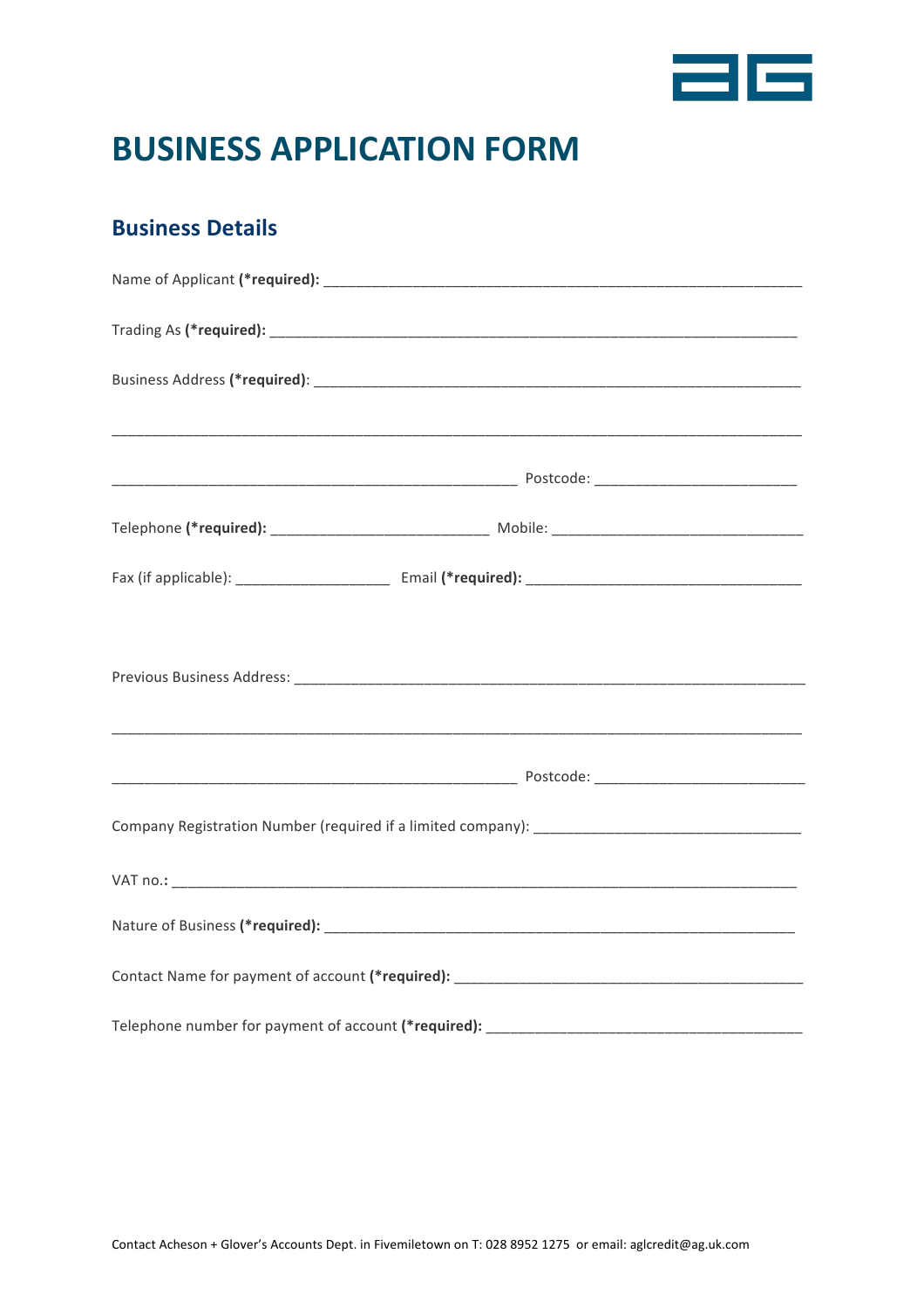

## **Business Status (\*required)**

\_\_\_\_\_\_\_\_\_\_\_\_\_\_\_\_\_\_\_\_\_\_\_\_\_\_\_ Registered Office Postcode **(\*required)**\_\_\_\_\_\_\_\_\_\_\_\_\_\_\_\_\_\_\_\_\_\_\_\_\_ 

## **Names of Two Principal Directors**

Principal Director 1 **(\*required):** \_\_\_\_\_\_\_\_\_\_\_\_\_\_\_\_\_\_\_\_\_\_\_\_\_\_\_\_\_\_\_\_\_\_\_\_\_\_\_\_\_\_\_\_\_\_\_\_\_\_\_\_\_\_\_\_\_\_

| Principal Director 2 (*required): |  |
|-----------------------------------|--|
|-----------------------------------|--|

## **Trading Date**

Date Commenced Trading (\*required): <u>University of the Commenced</u> Trading (\*required):

## **Trade References**